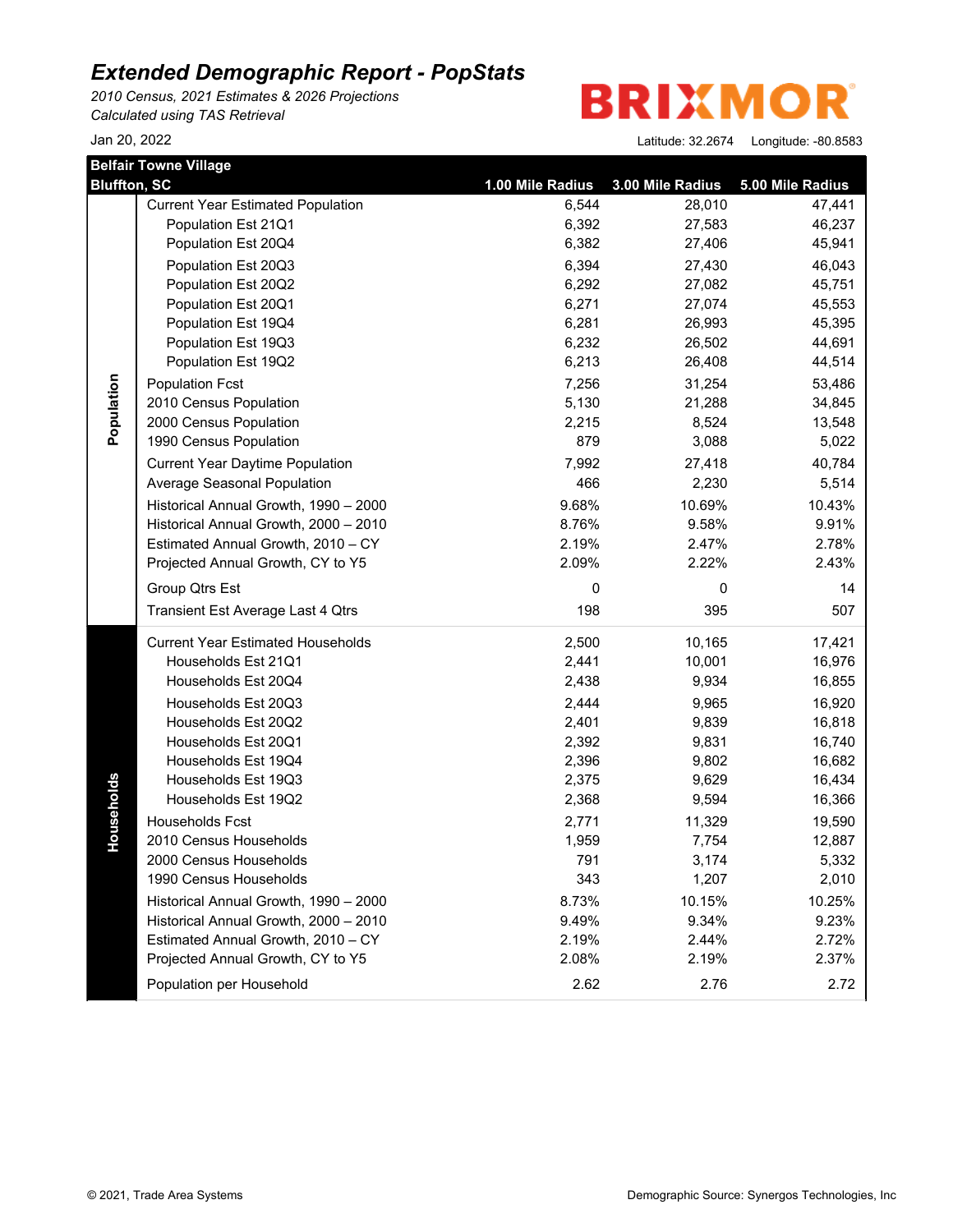*2010 Census, 2021 Estimates & 2026 Projections Calculated using TAS Retrieval*

**BRIXMOR** 

| <b>Belfair Towne Village</b>                  |                  |                  |                  |  |  |  |
|-----------------------------------------------|------------------|------------------|------------------|--|--|--|
| <b>Bluffton, SC</b>                           | 1.00 Mile Radius | 3.00 Mile Radius | 5.00 Mile Radius |  |  |  |
| HH Income \$500,000 or more                   | 1.1%             | 1.3%             | 1.6%             |  |  |  |
| HH Income \$250,000 to \$499,999              | 1.3%             | 1.5%             | 1.9%             |  |  |  |
| HH Income \$200,000 to \$249,999              | 3.0%             | 3.6%             | 4.4%             |  |  |  |
| HH Income \$175,000 to \$199,999              | 4.7%             | 3.4%             | 4.0%             |  |  |  |
| HH Income \$150,000 to \$174,999              | 4.4%             | 4.3%             | 5.4%             |  |  |  |
| HH Income \$100,000 to 149,999                | 13.7%            | 17.3%            | 19.3%            |  |  |  |
| HH Income \$75,000 to 99,999                  | 14.6%            | 16.3%            | 15.4%            |  |  |  |
| HH Income \$50,000 to 74,999                  | 16.6%            | 18.0%            | 17.5%            |  |  |  |
| HH Income \$35,000 to 49,999                  | 16.2%            | 14.3%            | 12.5%            |  |  |  |
| HH Income \$25,000 to 34,999                  | 10.0%            | 6.7%             | 6.8%             |  |  |  |
| HH Income \$15,000 to 24,999                  | 6.5%             | 6.9%             | 5.7%             |  |  |  |
| HH Income \$0 to 14,999                       | 7.9%             | 6.7%             | 5.5%             |  |  |  |
| Average Household Income                      | \$84,141         | \$90,493         | \$103,020        |  |  |  |
| Median Household Income                       | \$63,573         | \$71,931         | \$77,998         |  |  |  |
| Per Capita Income                             | \$32,142         | \$32,841         | \$37,842         |  |  |  |
| 2000 Average HH Income                        | \$59,079         | \$63,122         | \$69,753         |  |  |  |
| 2000 Median HH Income                         | \$45,896         | \$51,087         | \$55,718         |  |  |  |
| Disposable HH Income \$500,000 or more        | #N/A             | #N/A             | #N/A             |  |  |  |
| Disposable HH Income \$250,000 to \$499,999   | #N/A             | #N/A             | #N/A             |  |  |  |
| Disposable HH Income \$200,000 to \$249,999   | #N/A             | #N/A             | #N/A             |  |  |  |
| Disposable HH Income \$175,000 to \$199,999   | $1\%$            | 2%               | 2%               |  |  |  |
| Disposable HH Income \$150,000 to \$174,999   | 3%               | 3%               | 4%               |  |  |  |
| Disposable HH Income \$100,000 to \$149,999   | 13%              | 14%              | 17%              |  |  |  |
| Disposable HH Income \$75,000 to \$99,999     | 14%              | 16%              | 17%              |  |  |  |
| Disposable HH Income \$50,000 to \$74,999     | 19%              | 22%              | 21%              |  |  |  |
| Disposable HH Income \$35,000 to \$49,999     | 18%              | 15%              | 14%              |  |  |  |
| Disposable HH Income \$25,000 to \$34,999     | 12%              | 9%               | 9%               |  |  |  |
| Disposable HH Income \$15,000 to \$24,999     | 8%               | 7%               | 6%               |  |  |  |
| Disposable HH Income \$0 to\$14,999           | 9%               | 8%               | 6%               |  |  |  |
| Average Disposable Income                     | 69,106           | 73,224           | 79,353           |  |  |  |
| Median Disposable Income                      | 55,692           | 62,481           | 67,467           |  |  |  |
| Householder White - Count                     | 1,754            | 7,212            | 13,140           |  |  |  |
| Median HH Income                              | \$70,705         | \$79,997         | \$87,221         |  |  |  |
| Average HH Income                             | \$81,267         | \$87,861         | \$94,470         |  |  |  |
| Householder Black or African-American - Count | 192              | 809              | 1,176            |  |  |  |
| Median HH Income                              | \$39,871         | \$38,454         | \$39,693         |  |  |  |
| Average HH Income                             | \$58,395         | \$55,001         | \$61,895         |  |  |  |
| Householder Hispanic - Count                  | 471              | 1,699            | 2,288            |  |  |  |
| Median HH Income                              | \$54,718         | \$58,036         | \$57,656         |  |  |  |
| Average HH Income                             | \$68,851         | \$68,725         | \$68,686         |  |  |  |
| Householder Asian or Pacific Islander - Count | 10               | 92               | 178              |  |  |  |
| Median HH Income                              | \$127,456        | \$86,886         | \$81,379         |  |  |  |
| Average HH Income                             | \$134,005        | \$81,309         | \$79,475         |  |  |  |
| Householder Other or Pacific Islander - Count | 73               | 354              | 639              |  |  |  |
| Median HH Income                              | \$53,092         | \$58,681         | \$60,166         |  |  |  |
| Average HH Income                             | \$58,577         | \$66,466         | \$67,619         |  |  |  |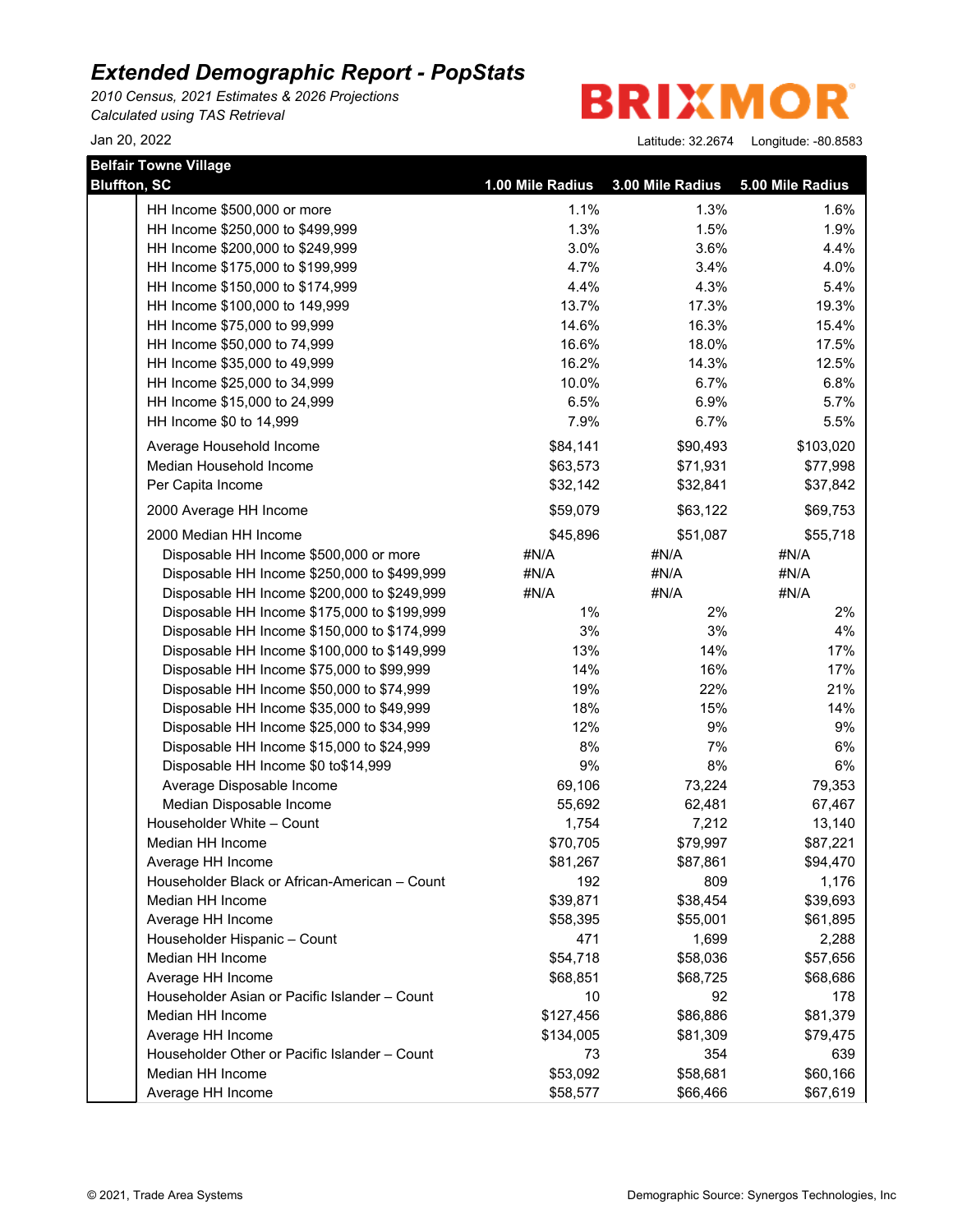*2010 Census, 2021 Estimates & 2026 Projections Calculated using TAS Retrieval*

**BRIXMO** R

|                           | <b>Belfair Towne Village</b><br><b>Bluffton, SC</b> | 1.00 Mile Radius | 3.00 Mile Radius | 5.00 Mile Radius |
|---------------------------|-----------------------------------------------------|------------------|------------------|------------------|
|                           |                                                     |                  |                  |                  |
| Gender                    | Male Population                                     | 3,262            | 13,849           | 23,305           |
|                           | Female Population                                   | 3,283            | 14,161           | 24,136           |
|                           | Count of Pop 0 to 4 years                           | 422              | 1,687            | 2,736            |
|                           | Count of Pop 0 to 7 years                           | 693              | 2,693            | 4,308            |
|                           | Count of Pop 5 - 13                                 | 861              | 3,520            | 5,679            |
|                           | Count of Pop 14 - 18                                | 409              | 1,807            | 2,941            |
|                           | Count of Pop 19 - 22                                | 306              | 1,545            | 2,674            |
|                           | Count of Pop 22 - 25                                | 181              | 889              | 1,548            |
|                           | Count of Pop 25 - 29                                | 320              | 1,484            | 2,505            |
|                           | Count of Pop 30 - 34                                | 423              | 1,512            | 2,435            |
|                           | Count of Pop 35 - 39                                | 573              | 2,025            | 3,138            |
|                           | Count of Pop 40 - 44                                | 535              | 2,186            | 3,505            |
|                           | Count of Pop 45 - 59                                | 1,255            | 5,699            | 9,519            |
|                           | Count of Pop 60 - 74                                | 861              | 3,887            | 7,114            |
| <b>Total Population</b>   | Count of Pop 75 - 84                                | 346              | 1,500            | 3,103            |
|                           | Count of Pop 85+                                    | 53               | 266              | 544              |
| by Age                    | % of Pop 0 to 4 years                               | 6.4%             | 6.0%             | 5.8%             |
|                           | % of Pop 0 to 7 years                               | 10.6%            | 9.6%             | 9.1%             |
|                           | % of Pop 5 - 13                                     | 13.2%            | 12.6%            | 12.0%            |
|                           | % of Pop 14 - 18                                    | 6.2%             | 6.5%             | 6.2%             |
|                           | % of Pop 19 - 22                                    | 4.7%             | 5.5%             | 5.6%             |
|                           | % of Pop 22 - 25                                    | 2.8%             | 3.2%             | 3.3%             |
|                           | % of Pop 25 - 29                                    | 4.9%             | 5.3%             | 5.3%             |
|                           | % of Pop 30 - 34                                    | 6.5%             | 5.4%             | 5.1%             |
|                           | % of Pop 35 - 39                                    | 8.7%             | 7.2%             | 6.6%             |
|                           | % of Pop 40 - 44                                    | 8.2%             | 7.8%             | 7.4%             |
|                           | % of Pop 45 - 59                                    | 19.2%            | 20.3%            | 20.1%            |
|                           | % of Pop 60 - 74                                    | 13.2%            | 13.9%            | 15.0%            |
|                           | % of Pop 75 - 84                                    | 5.3%             | 5.4%             | 6.5%             |
|                           | % of Pop 85+                                        | 0.8%             | 1.0%             | 1.1%             |
|                           | Median Age                                          | 38.1             | 38.8             | 40.1             |
|                           | Average Age                                         | 38.0             | 38.5             | 39.7             |
|                           | % of Pop 0 to 4 years                               | 6.6%             | 6.2%             | 6.0%             |
|                           | % of Pop 5 - 13                                     | 13.3%            | 12.9%            | 12.4%            |
|                           | % of Pop 14 - 18                                    | 6.2%             | 6.6%             | 6.4%             |
|                           | % of Pop 19 - 22                                    | 4.6%             | 5.5%             | 5.6%             |
|                           | % of Pop 22 - 25                                    | 2.9%             | 3.2%             | 3.3%             |
| Male Population<br>by Age | % of Pop 25 - 29                                    | 5.2%             | 5.5%             | 5.5%             |
|                           | % of Pop 30 - 34                                    | 6.8%             | 5.8%             | 5.5%             |
|                           | % of Pop 35 - 39                                    | 9.8%             | 7.8%             | 7.0%             |
|                           | % of Pop 40 - 44                                    | 8.8%             | 8.1%             | 7.5%             |
|                           | % of Pop 45 - 59                                    | 19.1%            | 20.4%            | 20.4%            |
|                           | % of Pop 75 - 84                                    | 4.6%             | 4.7%             | 5.9%             |
|                           | % of Pop 60 - 74                                    | 11.5%            | 12.4%            | 13.4%            |
|                           | % of Pop 85+                                        | 0.7%             | 0.8%             | 1.0%             |
|                           | Median Age                                          | 37.3             | 37.7             | 38.7             |
|                           | Average Age                                         | 37.0             | 37.5             | 38.6             |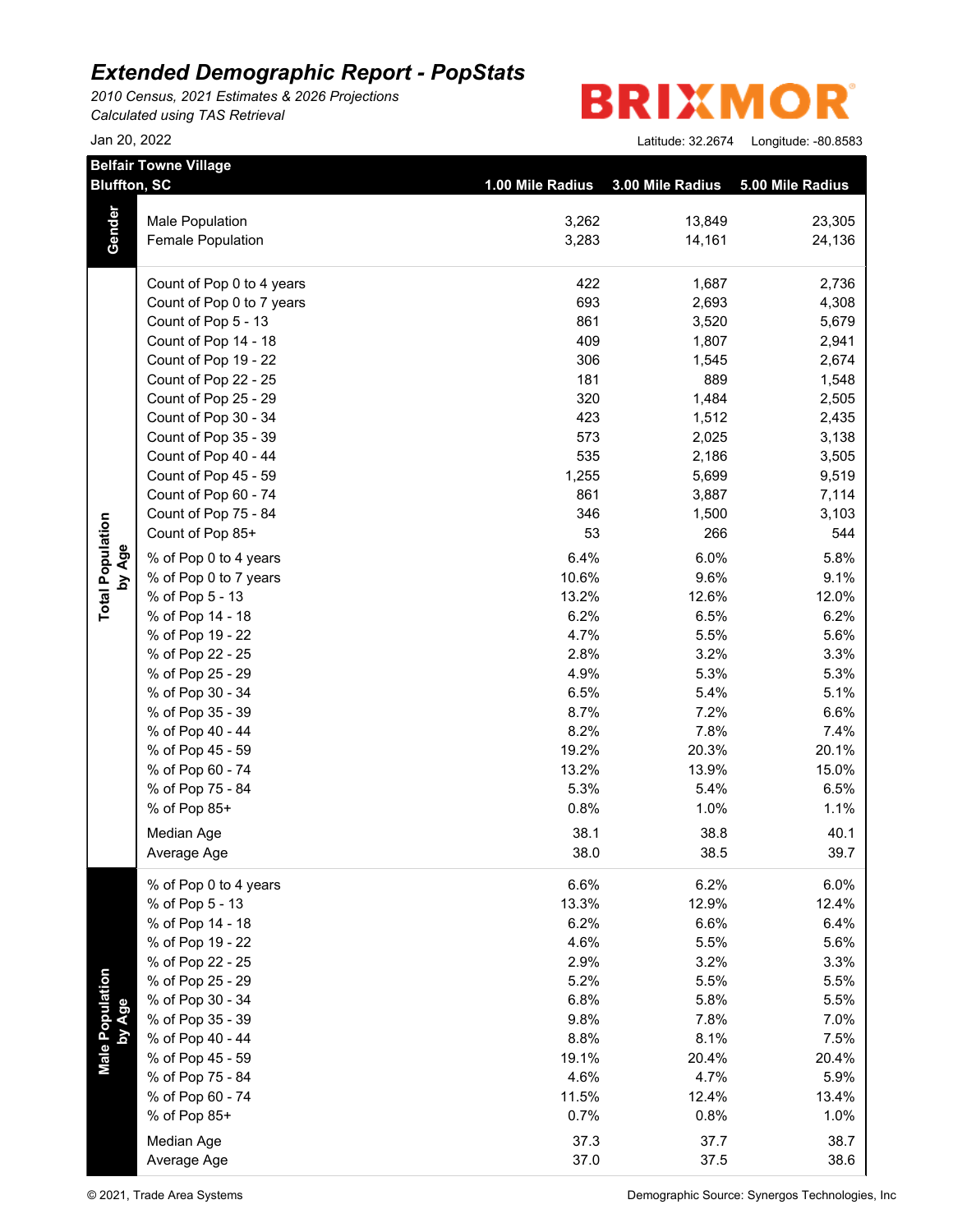*2010 Census, 2021 Estimates & 2026 Projections Calculated using TAS Retrieval*



|                    | <b>Belfair Towne Village</b><br><b>Bluffton, SC</b> | 1.00 Mile Radius | 3.00 Mile Radius | 5.00 Mile Radius |
|--------------------|-----------------------------------------------------|------------------|------------------|------------------|
|                    | % of Pop 0 to 4 years                               | 6.3%             | 5.8%             | 5.5%             |
|                    | % of Pop 5 - 13                                     | 13.0%            | 12.2%            | 11.5%            |
|                    | % of Pop 14 - 18                                    | 6.3%             | 6.3%             | 6.0%             |
|                    | % of Pop 19 - 22                                    | 4.8%             | 5.5%             | 5.7%             |
|                    | % of Pop 22 - 25                                    | 2.7%             | 3.1%             | 3.2%             |
| Female Population  | % of Pop 25 - 29                                    | 4.6%             | 5.1%             | 5.1%             |
|                    | % of Pop 30 - 34                                    | 6.1%             | 5.0%             | 4.7%             |
|                    | % of Pop 35 - 39                                    | 7.7%             | 6.6%             | 6.2%             |
| by Age             | % of Pop 40 - 44                                    | 7.6%             | 7.5%             | 7.2%             |
|                    | % of Pop 45 - 59                                    | 19.3%            | 20.3%            | 19.7%            |
|                    | % of Pop 60 - 74                                    | 14.8%            | 15.3%            | 16.6%            |
|                    | % of Pop 75 - 84                                    | 6.0%             | 6.0%             | 7.2%             |
|                    | % of Pop 85+                                        | 0.9%             | 1.1%             | 1.3%             |
|                    |                                                     |                  |                  |                  |
|                    | Median Age                                          | 39.1             | 40.1             | 41.4             |
|                    | Average Age                                         | 38.9             | 39.5             | 40.7             |
|                    | Count of White                                      | 4,472            | 21,023           | 37,562           |
|                    | Count of Black or African-American                  | 708              | 2,647            | 3,832            |
|                    | Count of Asian or Pacific Islander                  | 63               | 361              | 656              |
|                    | Count of Other races                                | 1,302            | 3,979            | 5,390            |
| Race               | White                                               | 68.3%            | 75.1%            | 79.2%            |
|                    | <b>Black or African American</b>                    | 10.8%            | 9.5%             | 8.1%             |
|                    | Asian                                               | 1.0%             | 1.3%             | 1.4%             |
|                    | <b>Other Races</b>                                  | 19.9%            | 14.2%            | 11.4%            |
|                    | Speak English at Home                               | 70.9%            | 74.4%            | 79.9%            |
|                    | Speak Spanish at Home                               | 26.5%            | 23.1%            | 17.4%            |
|                    | Speak French or French Creole at Home               | 0.1%             | 0.1%             | 0.1%             |
|                    | Speak German at Home                                | 0.1%             | 0.2%             | 0.3%             |
|                    | Speak Russian or Other Slavic Language at Hor       | 0.0%             | 0.0%             | 0.0%             |
|                    | Speak Other Indo-European Language at Home          | 0.8%             | 0.7%             | 0.7%             |
|                    | Speak Chinese at Home                               | 0.0%             | 0.1%             | 0.1%             |
| Language<br>Spoken | Speak Korean at Home                                | 0.1%             | 0.2%             | 0.2%             |
|                    | Speak Vietnamese at Home                            | 0.2%             | 0.2%             | 0.2%             |
|                    | Speak Other Asian Language at Home                  | 0.1%             | 0.2%             | 0.2%             |
|                    | Speak Tagalog and Other Pacific Languages at        | 0.0%             | 0.1%             | 0.1%             |
|                    | Speak Other Language at Home                        | 1.0%             | 0.8%             | 0.6%             |
|                    | <b>Hispanic Population</b>                          | 1,979            | 7,149            | 9,689            |
|                    | <b>Hispanic Population Percent</b>                  | 30.2%            | 25.5%            | 20.4%            |
|                    | Mexican                                             | 54.9%            | 54.8%            | 55.4%            |
|                    | Puerto Rican                                        | 14.7%            | 14.2%            | 13.7%            |
|                    | Cuban                                               | 0.4%             | 0.7%             | 1.0%             |
|                    | Dominican                                           | 0.4%             |                  | 0.6%             |
| Hispanic           | <b>Central American</b>                             |                  | 0.5%             |                  |
|                    |                                                     | 13.2%            | 15.7%            | 17.0%            |
|                    | South American                                      | 8.2%             | 7.2%             | 6.8%             |
|                    | <b>Other Hispanic</b>                               | 8.3%             | 6.8%             | 5.5%             |
|                    | 2000 Hispanic Population Percent                    | 9%               | 7%               | 5%               |
|                    |                                                     | 1%               | 1%               | 1%               |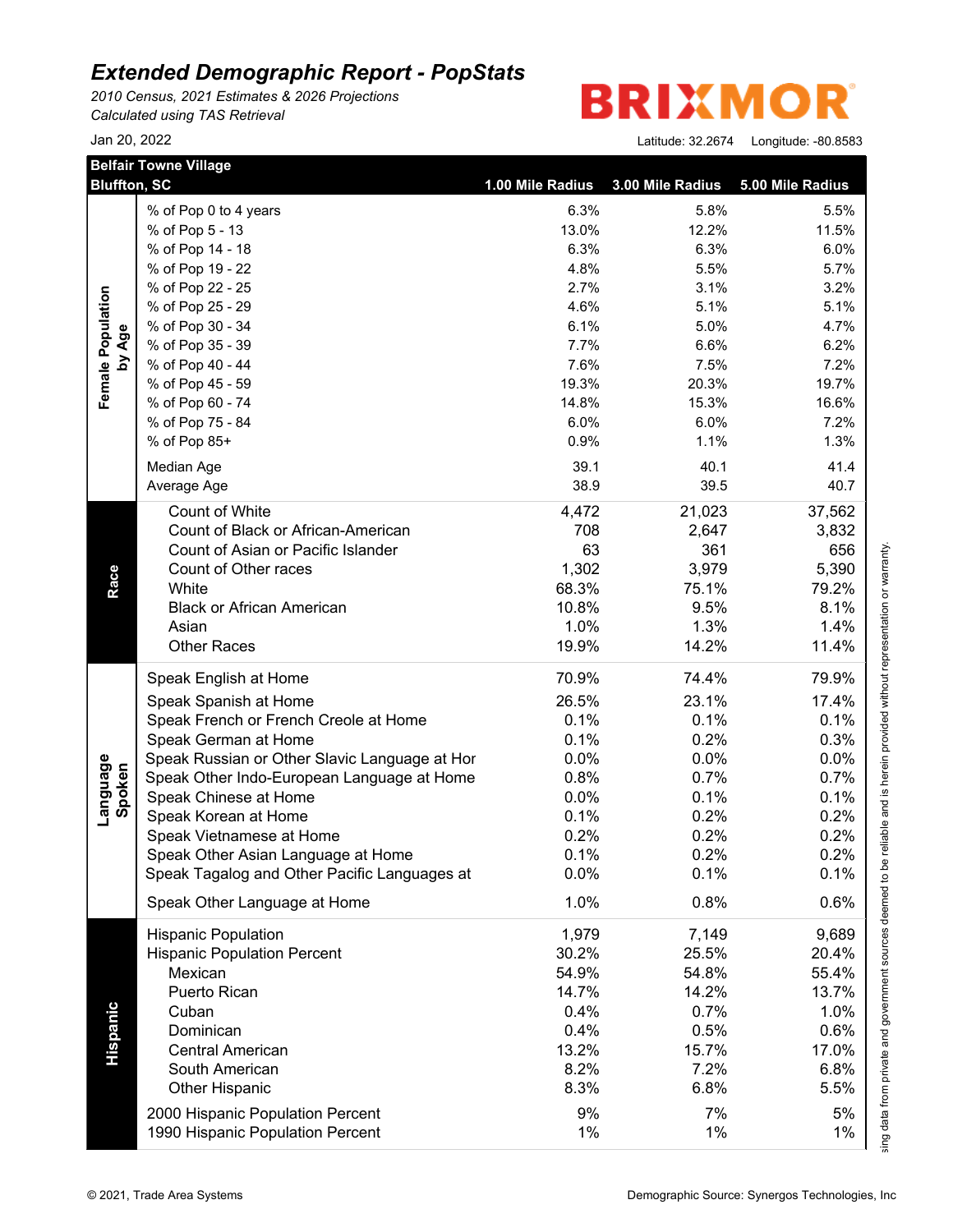*2010 Census, 2021 Estimates & 2026 Projections Calculated using TAS Retrieval*

**BRIXMO** R

Jan 20, 2022 Latitude: 32.2674 Longitude: -80.8583

This report was produced us<br>T

| <b>Belfair Towne Village</b><br><b>Bluffton, SC</b> |                                        |                  |                  |                  |                             |
|-----------------------------------------------------|----------------------------------------|------------------|------------------|------------------|-----------------------------|
|                                                     |                                        | 1.00 Mile Radius | 3.00 Mile Radius | 5.00 Mile Radius |                             |
|                                                     | American (percent of total population) | 3.5%             | 4.9%             | 6.2%             |                             |
|                                                     | American                               | 3.5%             | 4.8%             | 6.0%             |                             |
|                                                     | Native American (ie. Indian/Eskimo)    | 0.0%             | 0.1%             | 0.1%             |                             |
|                                                     | Hawaiian/Pacific Islander              | 0.0%             | 0.0%             | 0.0%             |                             |
|                                                     | Asian (percent of total population)    | 1.0%             | 1.3%             | 1.4%             | This report was produced us |
|                                                     | Chinese                                | 0.0%             | 0.1%             | 0.2%             |                             |
|                                                     | Japanese<br>Korean                     | $0.0\%$<br>0.1%  | $0.0\%$<br>0.2%  | 0.1%<br>0.2%     |                             |
|                                                     | South Central Asian (ie. Indian)       | 0.3%             | 0.1%             | 0.1%             |                             |
|                                                     | South East Asian (ie. Vietnamese)      | 0.5%             | 0.7%             | 0.7%             |                             |
|                                                     | <b>Other Asian</b>                     | 0.0%             | 0.1%             | 0.1%             |                             |
|                                                     | European (percent of total population) | 32.8%            | 33.2%            | 36.6%            |                             |
|                                                     | <b>British</b><br>Dutch                | 7.2%<br>0.5%     | 6.4%<br>0.5%     | 6.9%<br>0.6%     |                             |
|                                                     | French                                 | 1.1%             | 1.2%             | 1.4%             |                             |
|                                                     | German                                 | 6.8%             | 7.2%             | 8.1%             |                             |
|                                                     | Italian                                | 3.9%             | 4.1%             | 4.4%             |                             |
|                                                     | Polish                                 | 1.5%             | 1.5%             | 1.7%             |                             |
|                                                     | Scandinavian<br>Scotch/Irish           | 1.1%<br>8.4%     | 1.0%<br>8.5%     | 1.1%<br>9.4%     |                             |
|                                                     | Other European (ie. Greek/Russian)     | 2.2%             | 2.7%             | 3.1%             |                             |
|                                                     | Middle Eastern                         | 0.2%             | 0.2%             | 0.3%             |                             |
|                                                     | <b>Other Ancestry</b>                  | 20.8%            | 20.7%            | 18.8%            |                             |
|                                                     | <b>Unclassified Ancestry</b>           | 11.5%            | 14.3%            | 16.3%            |                             |
|                                                     | Adult Population (25 Years or Older)   | 4,367            | 18,561           | 31,862           |                             |
|                                                     | Elementary (0 to 8)                    | 10.9%            | 5.9%             | 4.3%             |                             |
|                                                     | Some High School (9 to 11)             | 2.7%             | 3.6%             | 3.4%             |                             |
| Education<br>(Age 25+)                              | High School Graduate (12)              | 22.9%            | 22.5%            | 20.0%            |                             |
|                                                     | Some College (13 to 16)                | 16.1%            | 19.5%            | 20.6%            |                             |
|                                                     | Associates Degree Only                 | 8.9%             | 9.6%             | 8.8%             |                             |
|                                                     | <b>Bachelors Degree Only</b>           | 26.0%            | 25.2%            | 26.8%            |                             |
|                                                     | Graduate Degree                        | 12.5%            | 13.7%            | 16.1%            |                             |
|                                                     | % College $(4+)$                       | 38.5%            | 38.9%            | 42.9%            |                             |
|                                                     | Total Households - count               | 2,500            | 10,165           | 17,421           |                             |
|                                                     | One Person HHs - count                 | 588              | 1,916            | 3,126            |                             |
|                                                     | Family HHs - count                     | 1,654            | 7,202            | 12,806           |                             |
|                                                     | Married Couple - count                 | 1,262            | 5,803            | 10,698           |                             |
|                                                     | w/own children - count                 | 386              | 1,988            | 3,419            |                             |
|                                                     | w/out own children - count             | 876              | 3,815            | 7,280            |                             |
|                                                     | Male Householder - count               | 108              | 384              | 626              |                             |
|                                                     | Female Householder - count             | 284              | 1,015            | 1,482            |                             |
| Type                                                | Non-Family Households - count          | 257              | 1,047            | 1,490            |                             |
| Household                                           | 1 Person Household                     | 23.5%            | 18.9%            | 17.9%            |                             |
|                                                     | 2 Person Household                     | 35.7%            | 36.7%            | 39.2%            |                             |
|                                                     | 3 Person Household                     | 16.1%            | 16.9%            | 16.3%            |                             |
|                                                     | 4 Person Household                     | 13.4%            | 14.6%            | 14.4%            |                             |
|                                                     | 5 Person Household                     | 6.2%             | 7.7%             | 7.3%             |                             |
|                                                     | 6 Person Household                     | 3.0%             | 3.1%             | 2.9%             |                             |
|                                                     | 7+ Person Household                    | 2.1%             | 2.2%             | 1.9%             |                             |
|                                                     | % Households With Children             | 25.7%            | 28.3%            | 27.4%            |                             |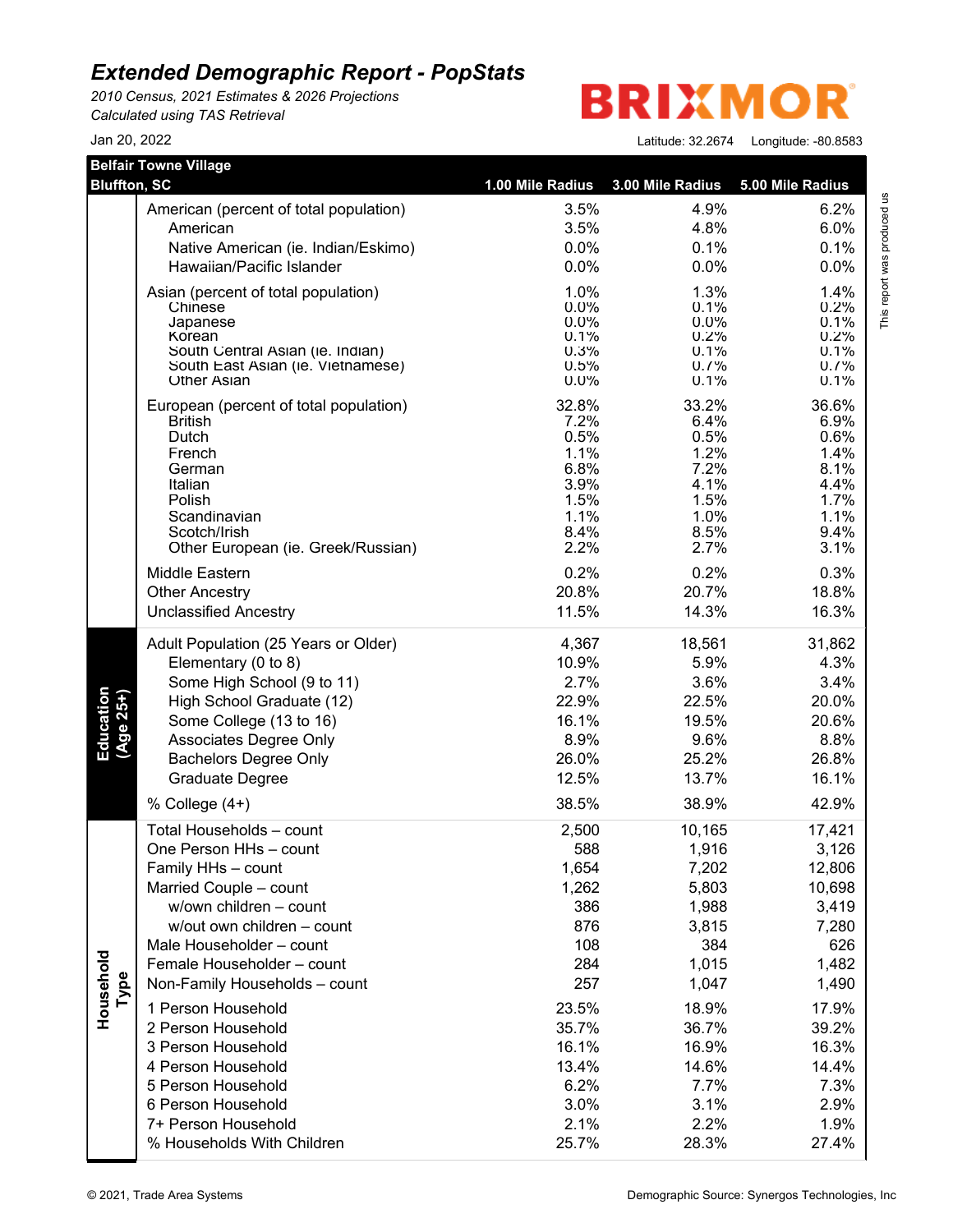*2010 Census, 2021 Estimates & 2026 Projections Calculated using TAS Retrieval*

**BRIXMO** R

|                                       | <b>Belfair Towne Village</b>                     |                  |                  |                  |  |
|---------------------------------------|--------------------------------------------------|------------------|------------------|------------------|--|
| <b>Bluffton, SC</b>                   |                                                  | 1.00 Mile Radius | 3.00 Mile Radius | 5.00 Mile Radius |  |
|                                       | <b>Total Housing Units</b>                       | 2,997            | 11,895           | 20,777           |  |
|                                       | <b>Owner Occupied Percent</b>                    | 46.5%            | 56.9%            | 58.4%            |  |
|                                       | <b>Renter Occupied Percent</b>                   | 37.0%            | 28.6%            | 25.5%            |  |
|                                       | <b>Vacant Housing Percent</b>                    | 16.6%            | 14.5%            | 16.2%            |  |
|                                       | Total Housing Units (Census 2000)                | 873<br>18%       | 3,538<br>12%     | 6,053<br>9%      |  |
|                                       | For Rent (Census 2000)<br>For Sale (Census 2000) | 15%              | 15%              | 14%              |  |
|                                       | Rented or Sold, (Census 2000)                    | 29%              | 19%              | 12%              |  |
|                                       | Seasonal (Census 2014)                           | 3%               | 24%              | 42%              |  |
|                                       | Other (Census 2000)                              | 23%              | 14%              | 11%              |  |
|                                       |                                                  |                  |                  |                  |  |
|                                       | Homes Built 1990 to 2000                         | 69%              | 70%              | 66%              |  |
| Homes Built                           | Homes Built 1980 to 1989                         | 14%              | 14%              | 17%              |  |
| By Year                               | Homes Built 1970 to 1979                         | 7%               | 6%               | 6%               |  |
|                                       | Homes Built 1960 to 1969                         | 3%               | 3%               | 4%               |  |
|                                       | Homes Built 1950 to 1959                         | 3%               | 3%               | 3%               |  |
|                                       | Homes Built 1940 to 1949                         | 1%               | 1%               | 1%               |  |
|                                       | Homes Built Before 1939                          | 3%               | 3%               | 2%               |  |
|                                       | 1 Unit                                           | 66%              | 69%              | 71%              |  |
| Units in                              | 2 - 9 Units                                      | 10%              | 10%              | 12%              |  |
|                                       | Greater than 10 Units                            | 5%               | 4%               | 4%               |  |
| Structure                             | Mobilie Trailer                                  | 20%              | 16%              | 14%              |  |
|                                       | <b>Other Units</b>                               | 0%               | 0%               | 0%               |  |
|                                       | Property Value \$1,000,000 or more               | 5.9%             | 3.9%             | 5.8%             |  |
|                                       | Property Value \$750,000 to \$999,999            | 7.8%             | 6.1%             | 9.6%             |  |
|                                       | Property Value \$500,000 to \$749,999            | 17.5%            | 17.3%            | 19.0%            |  |
|                                       | Property Value \$400,000 to \$499,999            | 9.9%             | 17.2%            | 15.7%            |  |
|                                       | Property Value \$300,000, to \$399,999           | 22.8%            | 21.7%            | 20.1%            |  |
| (Owner Occupied)<br><b>Home Value</b> | Property Value \$200,000 to \$299,999            | 19.2%            | 21.7%            | 19.0%            |  |
|                                       | Property Value \$150,000 to \$199,999            | 8.5%             | 4.8%             | 4.8%             |  |
|                                       | Property Value \$100,000 to \$149,999            | 6.7%             | 3.7%             | 2.4%             |  |
|                                       | Property Value \$60,000 to \$99,999              | 0.3%             | 0.2%             | 0.2%             |  |
|                                       | Property Value \$40,000 to \$59,999              | 0.1%             | 0.4%             | 0.3%             |  |
|                                       | Property Value \$0 to \$39,999                   | 0.1%             | 1.2%             | 1.1%             |  |
|                                       | Median Home Value                                | \$363,861        | \$378,374        | \$406,877        |  |
|                                       | <b>Median Rent</b>                               | \$670            | \$712            | \$816            |  |
|                                       | \$0 and under - percent                          | 18.1%            | 17.2%            | 16.6%            |  |
|                                       | \$1 to \$4999 - percent                          | 9.0%             | 8.3%             | 7.8%             |  |
|                                       | \$5k to \$9999 - percent                         | 4.8%             | 4.5%             | 4.3%             |  |
|                                       | \$10k to \$24999 - percent                       | 6.6%             | 6.4%             | 6.2%             |  |
| per Household                         | \$25k to \$49999 - percent                       | 6.9%             | 6.9%             | 6.8%             |  |
| <b>Wealth</b>                         | \$50k to \$99999 - percent                       | 10.1%            | 10.3%            | 10.3%            |  |
|                                       | \$100k to \$249999 - percent                     | 17.7%            | 18.2%            | 18.5%            |  |
|                                       | \$250k to \$499999 - percent                     | 12.7%            | 13.4%            | 13.8%            |  |
|                                       | \$500k+ - percent                                | 14.1%            | 14.9%            | 15.7%            |  |
|                                       | Median HH Wealth                                 | \$72,867         | \$83,230         | \$90,571         |  |
|                                       | Avg HH Wealth                                    | \$231,353        | \$243,424        | \$253,498        |  |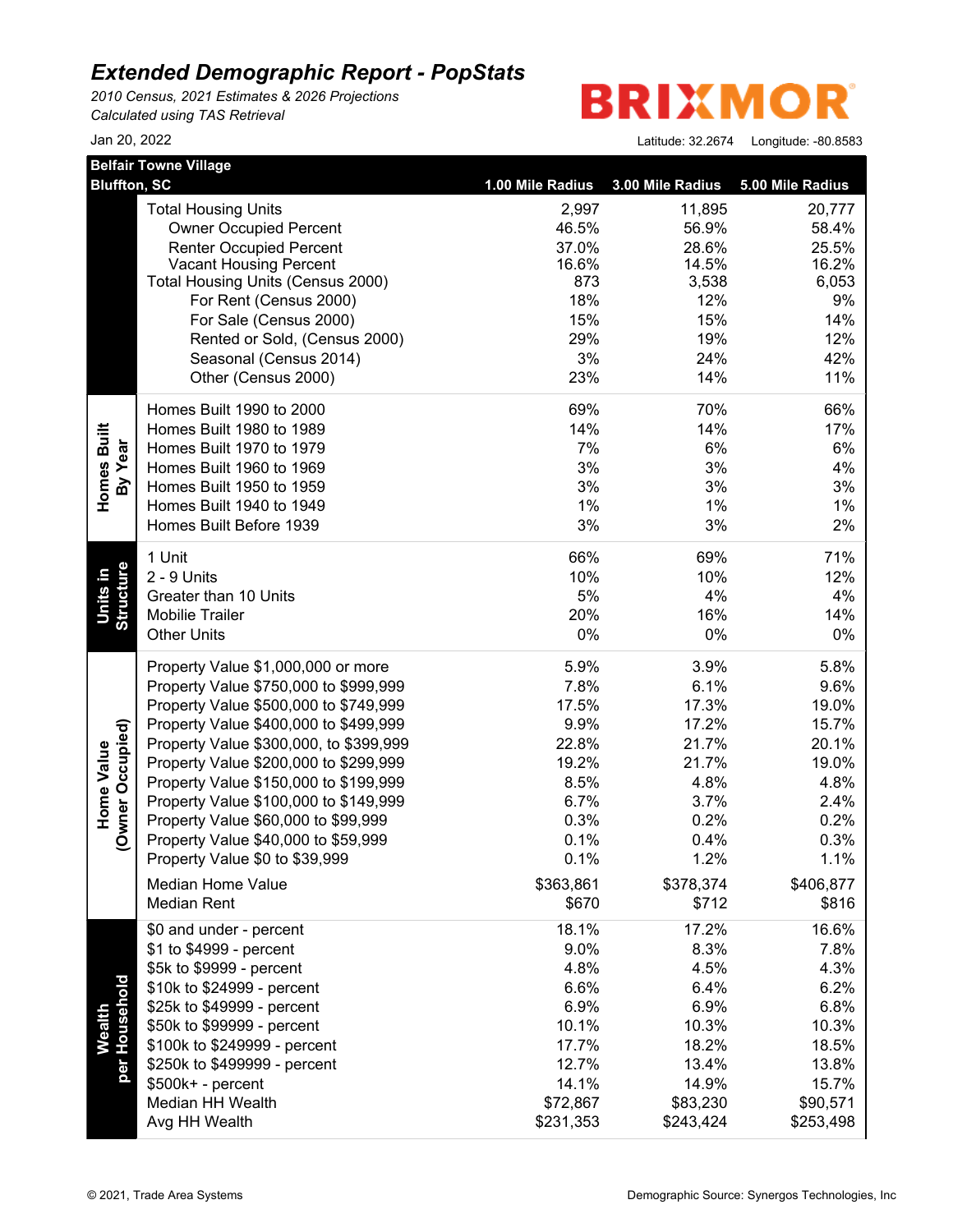*2010 Census, 2021 Estimates & 2026 Projections Calculated using TAS Retrieval*

# **BRIXMOR**

|                              | <b>Bluffton, SC</b>                                                | 1.00 Mile Radius | 3.00 Mile Radius | 5.00 Mile Radius |
|------------------------------|--------------------------------------------------------------------|------------------|------------------|------------------|
| Economic                     |                                                                    |                  |                  |                  |
|                              | <b>Economic Viability Local</b>                                    | 294              | 274              | 273              |
| Viability                    | <b>Economic Viability Indexed</b>                                  | 113              | 105              | 105              |
|                              | Employed Civilian Pop 16+ by Occupation                            | 3,215            | 14,500           | 23,993           |
|                              | Managerial/Executive                                               | 11.0%            | 13.5%            | 16.2%            |
| Age 16+)                     | <b>Professional Specialty</b>                                      | 15.0%            | 18.1%            | 19.7%            |
|                              | <b>Healthcare Support</b>                                          | 1.9%             | 1.7%             | 1.5%             |
|                              | Sales                                                              | 11.9%            | 10.2%            | 10.1%            |
|                              | Office & Administrative Support                                    | 11.5%            | 9.4%             | 9.9%             |
| <b>Employed Civilians</b>    | <b>Protective Service</b>                                          | 1.2%             | 2.5%             | 2.5%             |
|                              | <b>Food Preperation</b>                                            | 10.7%            | 11.9%            | 9.6%             |
|                              | <b>Building Maintenance &amp; Cleaning</b>                         | 16.1%            | 9.8%             | 8.1%             |
|                              | <b>Personal Care</b>                                               | 1.9%             | 3.0%             | 3.1%             |
|                              | Farming, Fishing, & Forestry                                       | 0.1%             | 0.2%             | 0.1%             |
|                              | Construction                                                       | 13.0%            | 11.2%            | 10.3%            |
|                              | Production & Transportation                                        | 5.8%             | 8.4%             | 8.8%             |
|                              | <b>Percent White Collar Workers</b>                                | 51.3%            | 53.0%            | 57.5%            |
|                              | <b>Percent Blue Collar Workers</b>                                 | 48.7%            | 47.0%            | 42.5%            |
|                              | Agriculture/Mining/Construction                                    | 11.4%            | 10.9%            | 11.0%            |
|                              | Manufacturing                                                      | 7.1%             | 5.7%             | 6.1%             |
|                              | Transportation                                                     | 0.9%             | 3.1%             | 4.2%             |
|                              | Information                                                        | 2.5%             | 2.1%             | 2.2%             |
|                              | Wholesale/Retail                                                   | 19.7%            | 14.1%            | 13.2%            |
|                              | Finance, Insurance, Real Estate                                    | 3.5%             | 5.5%             | 5.8%             |
|                              | <b>Professional Services</b>                                       | 2.2%             | 3.8%             | 6.0%             |
|                              | <b>Management Services</b>                                         | 0.0%             | 0.0%             | 0.0%             |
| (Employed Civilians Age 16+) | <b>Administrative/Waste Services</b>                               | 10.5%            | 9.2%             | 8.5%             |
|                              | <b>Educational Services</b>                                        | 17.5%            | 19.7%            | 19.1%            |
|                              | <b>Entertainment Services</b>                                      | 14.6%            | 17.3%            | 15.4%            |
|                              | <b>Other Professional Services</b><br><b>Public Administration</b> | 8.5%<br>1.5%     | 6.5%<br>2.3%     | 6.1%             |
|                              |                                                                    |                  |                  | 2.4%             |
|                              | Drive to Work Alone                                                | 73.2%            | 76.8%            | 79.3%            |
|                              | Drive to Work Carpool                                              | 19.1%            | 16.0%            | 13.5%            |
|                              | Travel to Work by Public Transportation                            | 0.2%             | 0.3%             | 0.4%             |
|                              | Drive to Work on Motorcycle                                        | 0.1%             | 0.2%             | 0.3%             |
|                              | Drive to Work on Bicycle                                           | 0.0%             | 0.0%             | 0.0%             |
| Transportation<br>To Work    | Walked to Work                                                     | 2.8%             | 2.2%             | 1.9%             |
|                              | <b>Other Means</b>                                                 | 0.9%             | 1.0%             | 1.1%             |
|                              | Work at Home                                                       | 3.7%             | 3.5%             | 3.6%             |